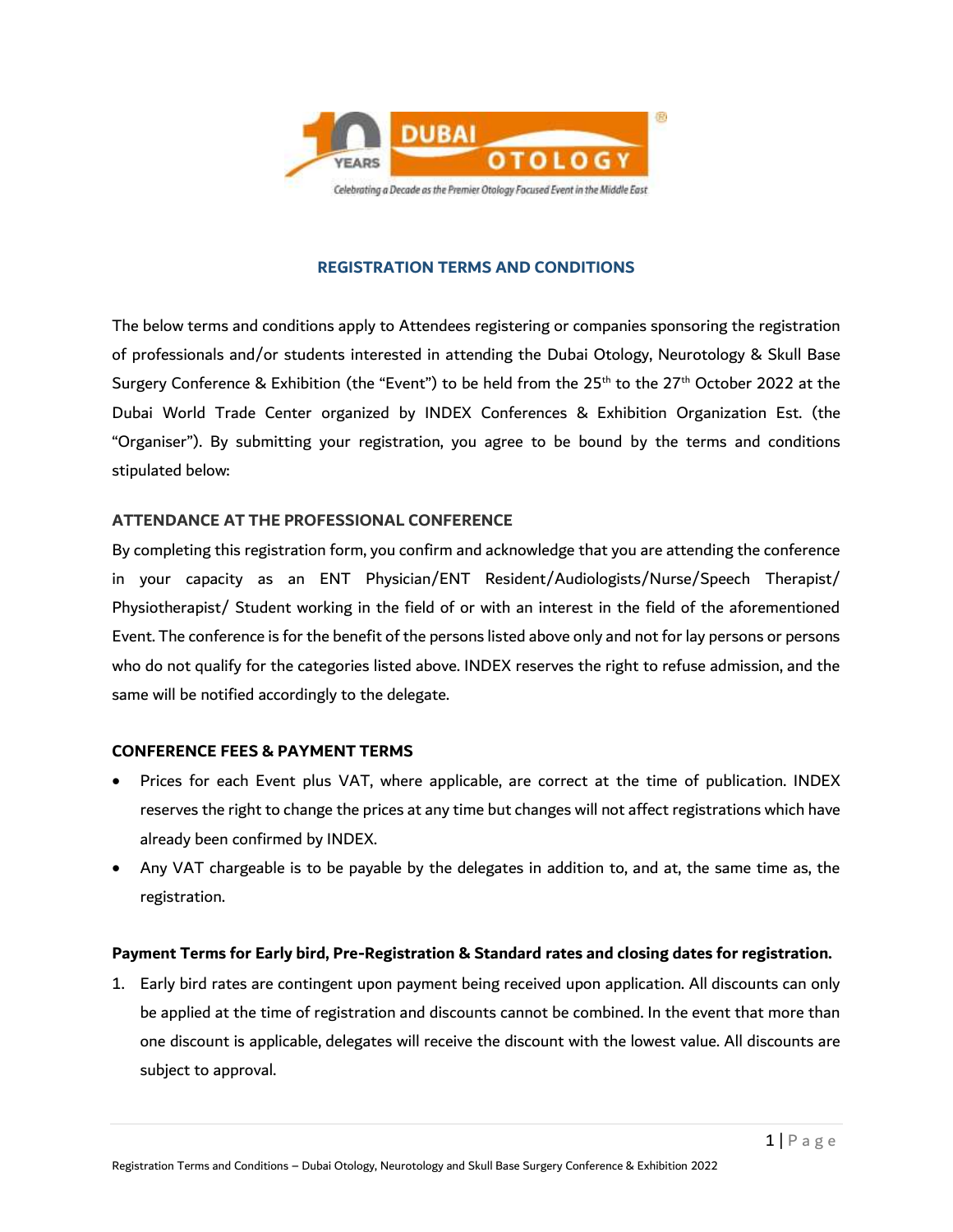- 2. The closing date for the early bird rate is **31st July 2022** for all payment methods. Full and clear payment must be received on or before **31st July 2022** in order to obtain the early bird rate. The Events Team is unable to honour any requests to obtain the early bird rate after these dates.
- 3. Standard Registration commences on  $1<sup>st</sup>$  August 2022 and payments via cheque, bank transfer, cash or credit card will be accepted. If payment in full is not received before the Event, INDEX reserves the right at its sole discretion and without liability either to require payment as a condition of entry to the Event or to refuse entry to the Event. No refunds of any proportion of fees already paid (if any) will be made and any balance of the fees will remain due and payable where entry to an Event is refused.
- 4. Onsite registration commences on **25th October 2022** and only payments via cash or credit card (online) will be accepted.

# **THIRD PARTY AND GROUP REGISTRATION**

- If you are booking on behalf of another person, you confirm that you are authorised by that person to make the booking, and that the person has confirmed their agreement to be bound by these terms and conditions. You acknowledge and agree that both you and the person for whom you are making the booking will be bound by these terms and conditions mentioned herein.
- You also acknowledge and agree to provide details of the attendees in the required format as requested by the Event's team.
- INDEX shall not be liable for the consequences or damages directly or indirectly ensuing from incorrect, misleading, imprecise or incomplete information either contained in the registration form or based on any other details furnished by the exhibitor; INDEX reserves the right to refuse to consider inadequately or not fully completed registration forms or registration forms submitted later than the date specified.

## **INFORMATION FOR REGISTERED ATTENDEES**

- Entry will be regulated through receipts issued by INDEX. Registration number will be issued only upon receipt of payment and entry to the Event will be permitted by the registration number. Please carry a print of the payment receipt and registration number.
- In the event you have registered, but yet to receive the payment receipt, please contact [registration@dubaioto.com](mailto:registration@dubaioto.com)

# **CANCELLATION, SUBSTITUTION/REGISTRATION TRANSFER & REFUND POLICY**

No refunds can be given. Conference fees once processed cannot be cancelled or refunded, however the following is permitted under the discretion of INDEX: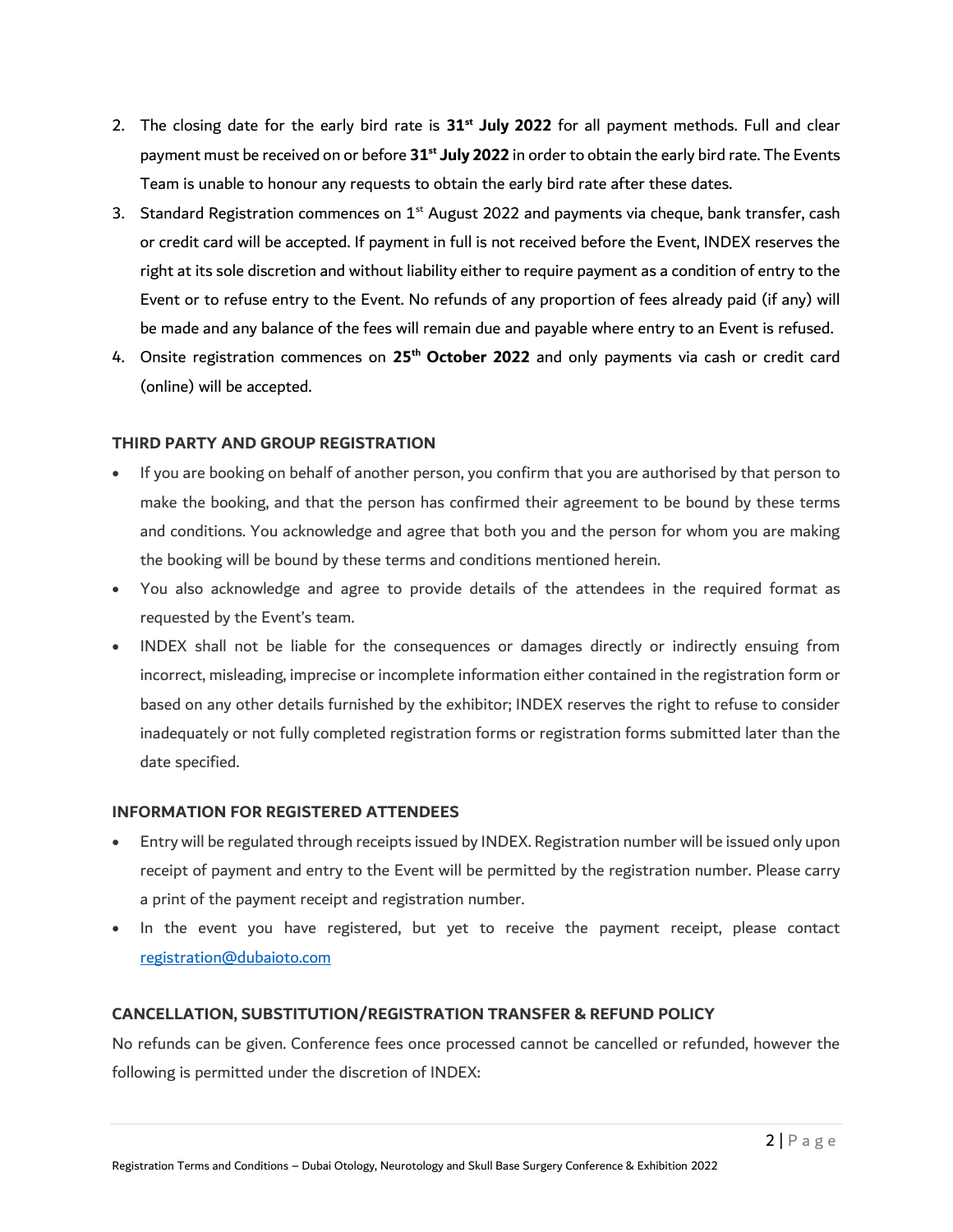- 1. Registration may be transferred to another person (substitution) subject to agreement with INDEX and supported by clear written communication, in special conditions such as personal ailments or nonissuance of visas, INDEX reserves the right to reject such a request. (**Deadline for name change is dated 13 th October, 2022**).
- 2. In the event that INDEX cancels an event for any reason (except for force majeure circumstances), you will receive full amount of the conference fee paid.
- 3. In the event that INDEX postpone an event for any reason (except for force majeure circumstances) and the delegate is unable or unwilling to attend on the rescheduled date, you will receive full amount of the conference fee paid.
- 4. Subject to the foregoing point 2 & 3, in the event of cancellation or postponement of the Event due to force majeure, no refunds will be given.
- 5. INDEX reserves the right to cancel any registration after confirmation in which case all fees paid will be refunded. You acknowledge that the refund of registration fees is your sole remedy in the event of cancellation of your registration by INDEX and all other liability is expressly excluded.
- 6. Except as specified above, no credits will be issued for other forms of cancellation.
- 7. INDEX is not responsible for any loss or damage as a result of a transfer, substitution, alteration and/or cancellation/postponement of an event. INDEX shall assume no liability whatsoever in the event this conference is canceled, rescheduled or postponed due to fortuitous event, act of God, unforeseen occurrence or any other event that renders performance of this conference impracticable, illegal or impossible. For the purpose of this Clause, a fortuitous event shall include, but not limited to war, fire, extreme weather or other emergencies.

#### **PROGRAMME CHANGES**

Please note that Speakers and topics were confirmed at the time of publishing; HOWEVER, it may be necessary due to unforeseen circumstances to alter the content, timing speakers or venue. INDEX reserves the right at any time to postpone, change the format, alter or modify the advertised Speakers and/or topics if necessary, participants, content, location and timing of the Event or any other aspect of the Event, in each case without liability for any reason whether or not due to causes beyond its reasonable control. In the event that the conference is canceled, and other aforementioned occurrences, delegates will be notified promptly prior to the advertised date of the event. INDEX accepts no liability in respect of any loss or damage, whether direct, consequential or otherwise arising from any delay in providing the conference or change of venue. Please visit the relevant site, which is updated regularly.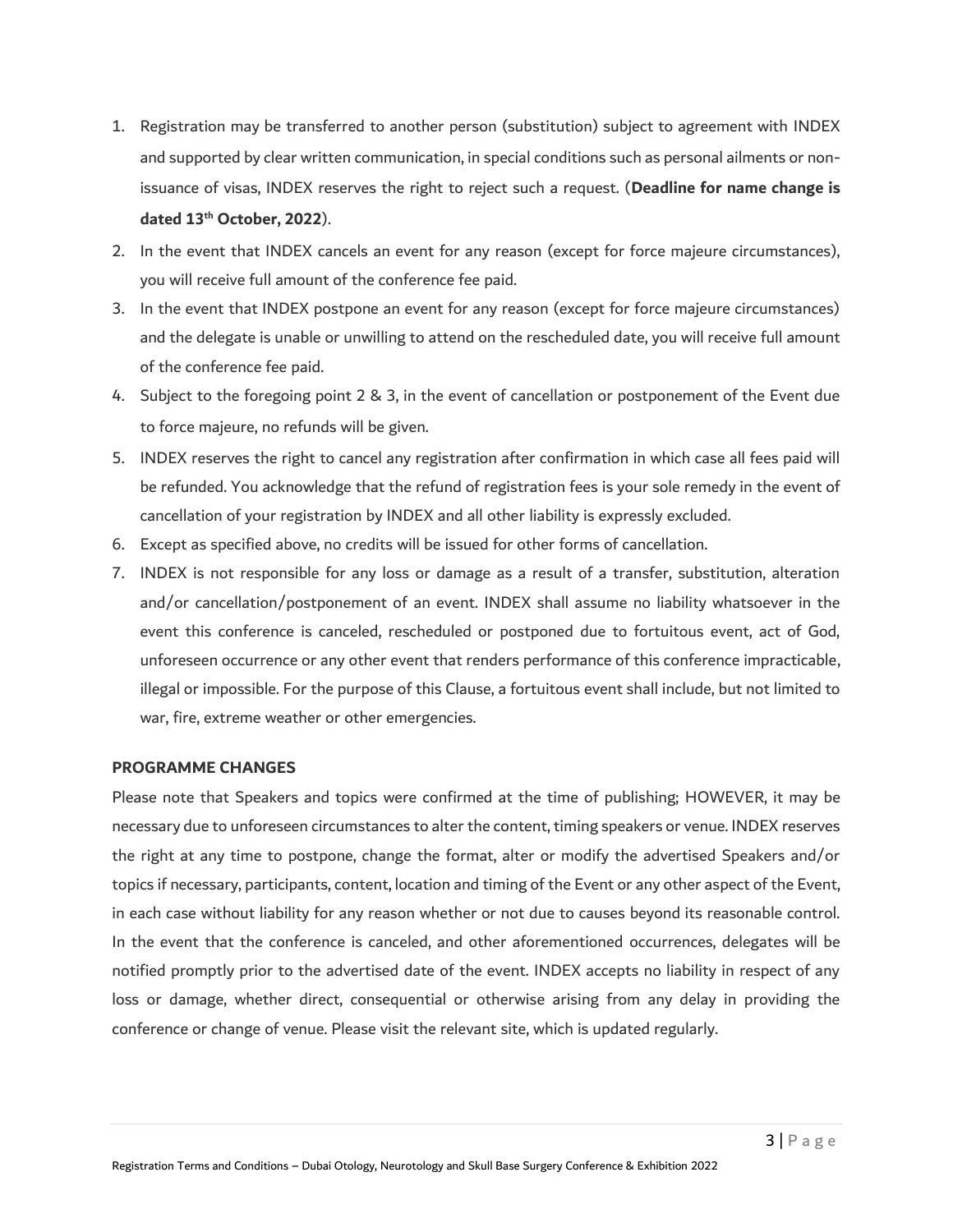## **Non – Appearance/Cancellation of Speakers**

- Should Speaker(s) of this event fail to appear, either due to illness, accident or by cancellation, adverse weather conditions or any travel disruption, INDEX accepts no liability for these, and that neither party nor any representative shall be liable for any payment and/or refunds.
- INDEX reserves the right without liability to refuse admission to, or to eject from the Event, any person in its absolute discretion, including (without limitation) any person who fails to comply with these terms and conditions or who in the opinion of INDEX represents a security risk, nuisance or annoyance to the running of the Event. You agree to comply with all reasonable instructions issued by INDEX or the venue owners at the Event.

# **BANKRUPTCY OR LIQUIDATION**

In the event of any Attendee committing an act of bankruptcy or if a limited company being wound up, this terms and conditions shall be determined void and all monies already paid shall be retained by INDEX.

## **ACCOMMODATION/TRAVEL**

- Please note that accommodation and travel are not included in the conference fee;
- Accommodation/ travel arrangement must be made by the Attendees.

#### **PROMOTIONAL ACTIVITY**

- No Attendee shall engage in or permit filming, sound or video recording, telecasting and broadcasting at the Event venue unless prior written approval is obtained from INDEX.
- No distribution of publicity materials is allowed during the conference anywhere within the vicinity of the Conference or anywhere else within the Event Venue.

#### **PHOTOGRAPHY AND OTHER IMAGE RECORDINGS**

- All types of unauthorised photography and recording/transmitting of audio or visual material, data or information is expressly prohibited.
- Photography and recordings photographs will be taken at the conference by an official Event photographer, which may be used by INDEX in post-event publicity and on future marketing materials. In registering to attend the Event, Attendees agree to the official photographer taking such photographs, and to INDEX using the photographs as set out above. If you do not wish to be in any photography, kindly notify a member of INDEX Events Team immediately upon arrival at the conference for further guidance.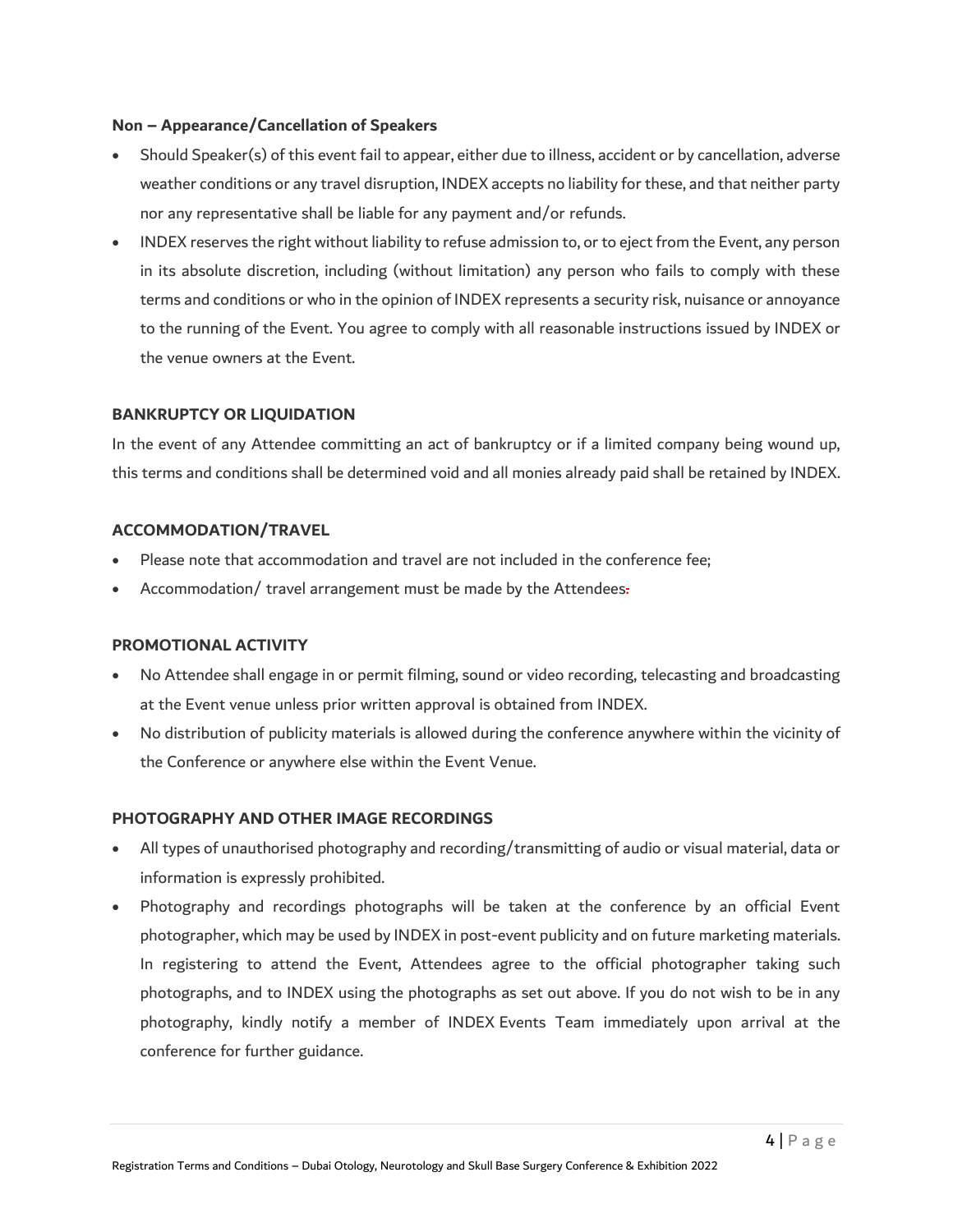**NOTE: Please note that other attendees at the conference (delegates, speakers, exhibitors and sponsors etc.) may also take photographs; INDEX accepts no responsibility in connection with the use of these photographs.**

## **ATTENDEE IDENTIFICATION**

Full particulars of Attendee must be submitted to INDEX for approval and registration before they may be admitted to the Event. As the personnel are approved by INDEX's authorised personnel, they will be issued \*E-badges via the Event Mobile Application for identification and admission purposes. Attendees shall ensure that authorised personnel:

- i. Display their E-badges whenever requested by the Organizer whilst in the Venue; and
- ii. Do not pass their E-badges to any other person(s).

**\*Attendee must download and have access to the Event Mobile Application to display E-badges issued by the Organiser at all times. Additional attendees/staff will be permitted upon payment of the relevant registration fees.**

#### **NOTE: For verification purposes, INDEX shall reserve the right to request for any identification.**

#### **DATA PROTECTION**

- INDEX may collect and process personal company data, which may include personally identifiable data such as the contact person's email, address and contact number ("personal data") in order to perform its obligations pursuant to this Terms and Conditions as well as to provide Attendees information about future events. INDEX will mainly collect the personal data directly from Attendees when they complete the Application Form or through other approved INDEX third party service providers. Provision of the personal data would be mandatory. Without such information INDEX may not be able to perform its obligations under this Terms and Conditions, such as to contact the Attendee with anything related to the registration/Event (if any).
- Such data will generally not be transferred or shared with any other entity, though there may be disclosure or sharing of personal data for purposes of compliance with laws, regulations or directives by regulators or authorities. By submitting personal company data to INDEX and signing the application form, Attendee's expressly consent, on behalf of their officers and employees, to the transfer and processing of that personal company data in the UAE and elsewhere.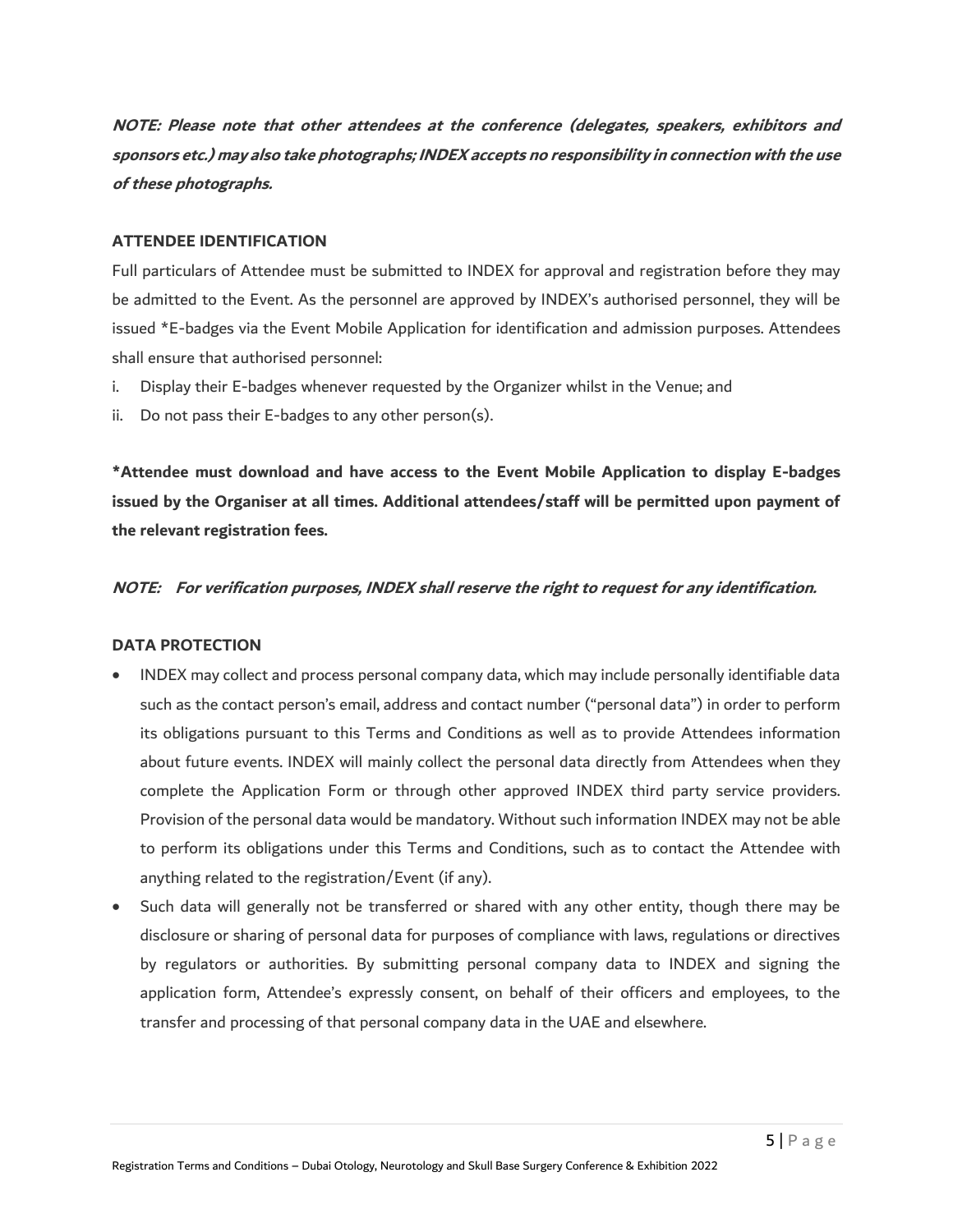\*Compliance with all applicable data protection laws is of the utmost importance, this also includes the European General Data Protection Regulation of May 2019 (Regulation (EU) 2016/679) (the GDPR). Where shared Personal Data that constitutes EU Personal Data is transferred by the Organiser in a location outside of the European Economic Area "EEA", the Organiser shall comply with its obligations pursuant to Chapter 3 of the GDPR (Rights of the data subject) and Part V of the PDPA (Access to and Correction of Personal Data).

#### **Consent and rights of the Attendee**

- i. By agreeing to this Terms and Conditions, the Attendee consent to the collection and use of his/her personal data as outlined in this Statement, including the use and provision of his/her personal data for direct marketing. Please send requests to access or correct data, to cease communications, and questions or complaints to: E-mail: [info@dubaioto.com](mailto:info@dubaioto.com)
- ii. Attendees' information is kept on INDEX group companies' database and used by INDEX group companies to assist in providing selected products and services which may be of interest to the Attendee and which will be communicated by letter, phone, fax, email or other electronic means. The personal information which you provide to us will be held by us on a database and may be shared with INDEX group of companies for direct marketing purposes. Please note, however, that INDEX may release the Attendee's personal data if required to do so by law, or by search warrant, subpoena or court order.
- iii. For company-related data, INDEX utilise such information for the purpose of sending eventrelated offers, managing business processes with you as a Attendee, information and advertising prior and after the event, communication and attendee databases updating in the UAE and abroad, and market research.
- iv. If you do not wish your personal data to be used together with the company data, you are free to object at any time to the further use and communication of your personal data to third parties by emailing it to us at [info@dubaioto.com](mailto:info@dubaioto.com)

**NOTE: Each attendee badge will be marked with a barcode which can be scanned by Exhibitors to capture your personal information such as your name, job title, organisation and email address. Please inform the exhibitor at the time if you do not wish to have your details scanned.**

## **DISCLOSURE OF INFORMATION**

Attendee's personal data without the data subject's permission, will not be disclosed or shared with any third parties for purposes other than those stated at the time the data was collected. INDEX will retain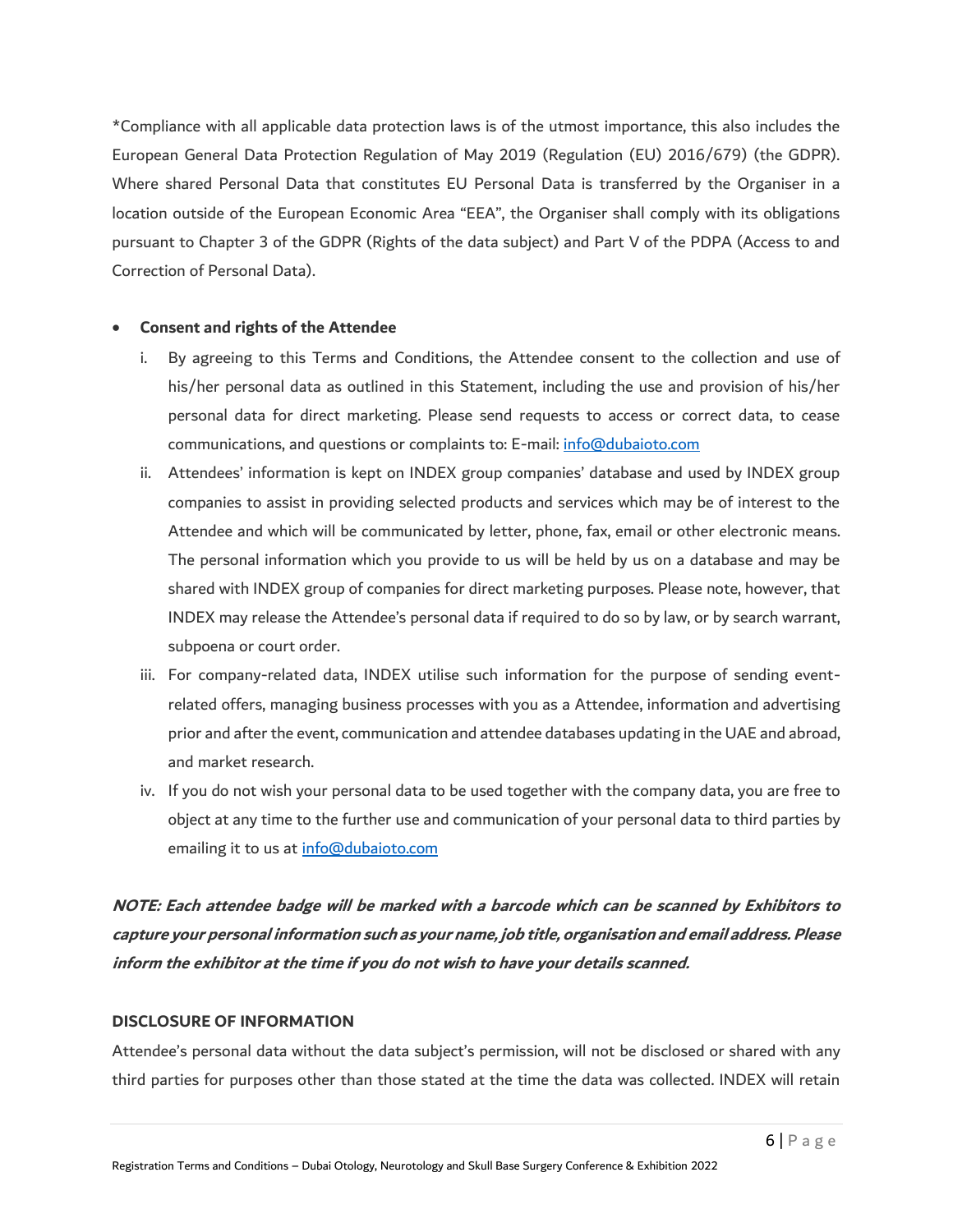the personal data it holds confidential but in certain circumstances, may provide or transfer the personal data to:

- i. Its agents, advisers, service providers, contractors, and auditors, in connection with their operations and/or services for facilitating and enhancing their operations, conducting analysis, research and auditing based on the personal data;
- ii. Its overseas offices, affiliates, joint ventures partners, which are also exhibition organisers, for the purpose of conducting direct marketing in relation to the promotion of and invitation to their trade fairs in UAE and around the world;
- iii. Persons to whom the Organiser is required to make disclosure under applicable laws in or outside the United Arab Emirates.

#### **COPYRIGHT**

All intellectual property rights in all materials produced or distributed by INDEX Conferences and Exhibitions in connection with this Event is expressly reserved and any unauthorised duplication, publication or distribution is prohibited.

#### **FORCE MAJEURE**

INDEX shall be under no liability if it shall be unable to carry out any provision of the Terms and Conditions for any reason beyond their control including Act of God, legislation, war, terrorist activity, fire, flood, drought, failure of power supply, lock-out, strike or any other act of God, including but not limited to health concerns (such as bird flu, infectious related health outbreaks, pandemic or other related communicable disease), climatic, economic, political, financial crisis or social situation at local, national or international level, or any other general cases of "force majeure" whether or not "ejusdem generis" with the foregoing, or any cause not within INDEX control or for any loss or damage sustained in the event that the opening or holding of the Event is prevented, postponed or abandoned or if the hall becomes totally or partially unavailable for the holding of the Event due to any of the foregoing causes.

# **EXCLUSION OF LIABILITY**

INDEX excludes all liability for loss, injury or damage to persons or property at the Event. All indemnities, warranties, terms and conditions (whether express or implied) are excluded. INDEX accepts no liability for any loss or damage whatsoever that you may suffer in connection with or arising from the Event whether direct, indirect or consequential (including but not limited to loss of profit, loss of business or any other type of economic loss) or otherwise. In the event that INDEX is liable to you for any reason, it's total liability to you in relation to the Event (whether under these terms or conditions or otherwise) is limited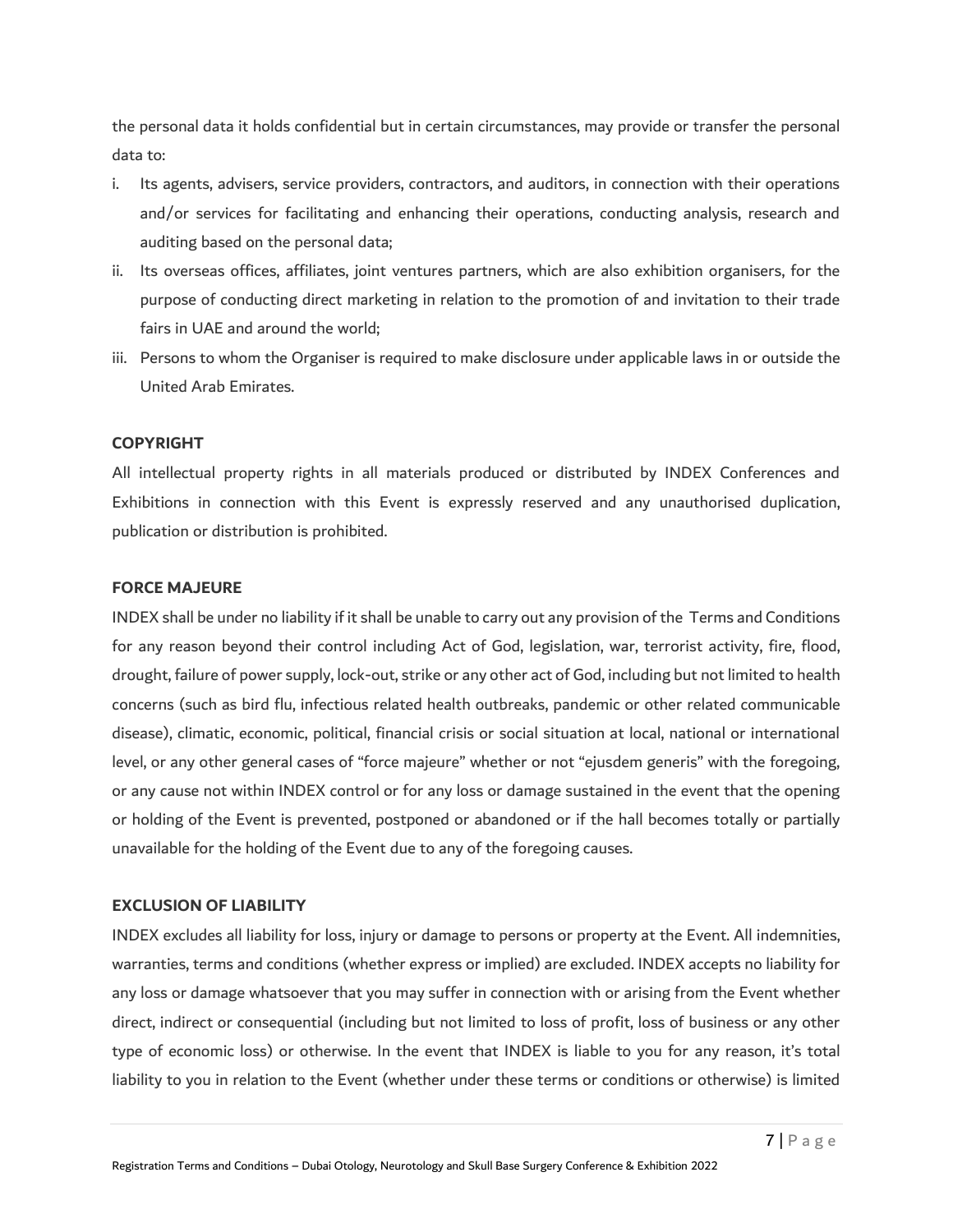to the amount of the registration fees paid by you to INDEX ONLY. The limitations and exclusions in this condition only apply to the extent permitted by applicable law.

## **AMENDMENT**

INDEX reserves the right to amend these terms and conditions from time to time and you will be subject to the terms and conditions in force at the time your registration is submitted.

## **ADDITIONAL RULES AND REGULATIONS**

- INDEX reserves the right to interpret, alter and amend these General Terms and Conditions and to issue additional rules and regulations at any time they consider necessary for the orderly operation of the Event, all interpretations of these Conditions and any additional rules and regulations by the Organiser shall be final.
- Attendee shall abide by the rules and regulations of the Event Venue which are deemed to be integral parts of and incorporated into these General Terms and Conditions. In the event of conflict between the provisions of such rules and regulations and these General Terms and Conditions, these General Terms and Conditions shall prevail.
- In the event of a breach of any of the conditions herein INDEX may in all cases retain all monies paid by the Attendee and recover further monies from the Attendee as provided herein. All communications should be addressed to:

INDEX Conferences & Exhibition Organization Est.

INDEX Holding Headquarters,

P.O. Box: 13636, Road D-62,

Opposite Nad Al Hamar,

United Arab Emirates.

Tel: +97145208888

Fax: +97143384193

E-mail: [info@dubaioto.com](mailto:info@dubaioto.com)

Website: [www.dubaioto.com](http://www.dubaioto.com/)

# **ATTENDEE RULES & REGULATIONS**

By completing this Attendee Registration Form, the Attendee acknowledges receipt of and agrees to comply with all the rules and regulations stated herein.